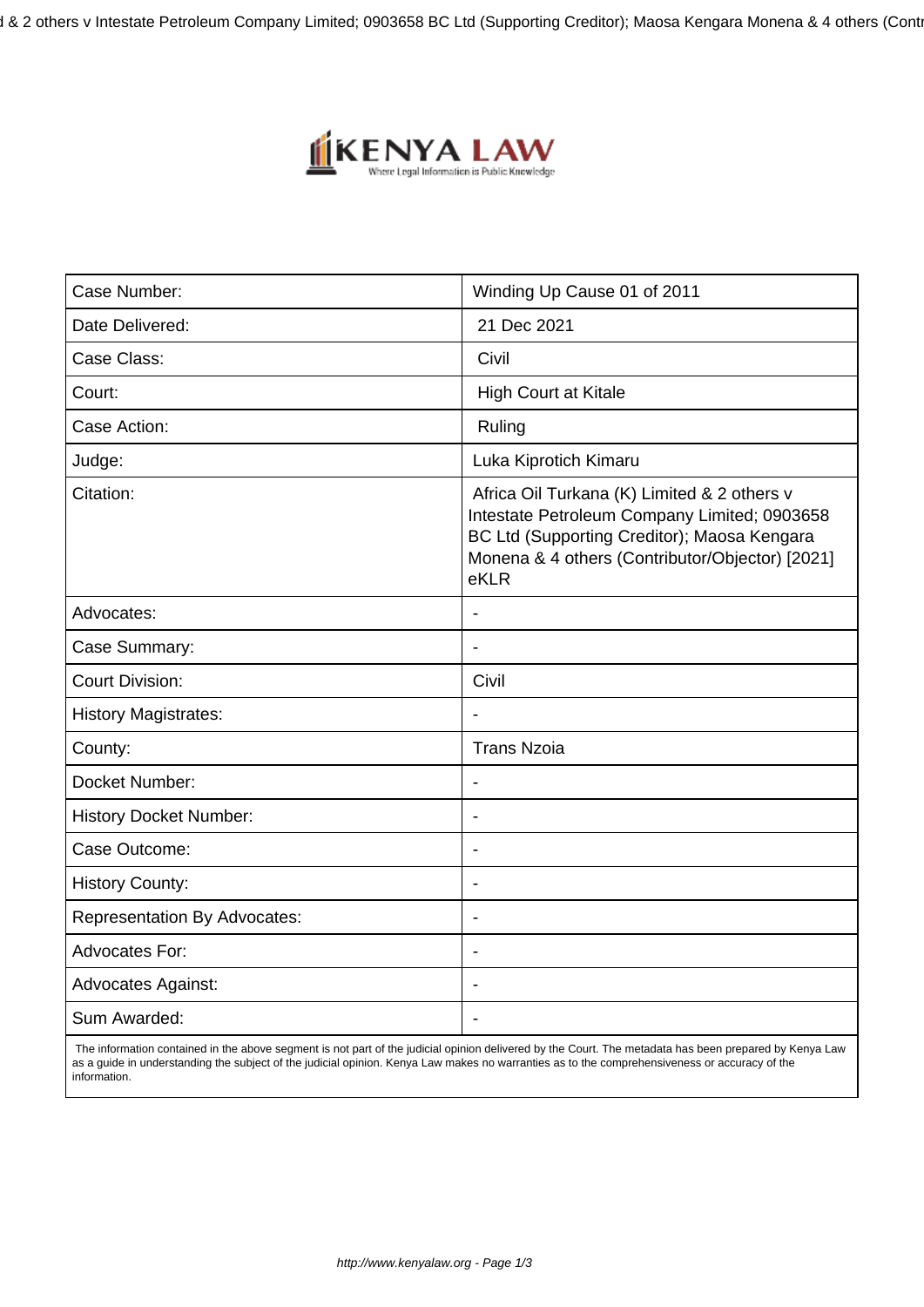# **REPUBLIC OF KENYA**

## **IN THE HIGH COURT OF KENYA AT KITALE**

## **WINDING UP CAUSE N0. 01 OF 2011**

# **IN THE MATTER OF THE COMPANIES ACT CHAPTER 486**

# **AND**

**IN THE MATTER OF INTESTATE PETROLEUM COMPANY LIMITED**

**AFRICA OIL TURKANA (K) LIMITED...........................1ST PETITIONER**

**AFRICAN OIL CORPORATION .............................................2ND PETITIONER**

**AFRICAN OIL KENYA BV .......................................................... 3RD PETITIONER**

**AND**

**0903658 BC LTD .........................................................................SUPPORTING CREDITOR**

**VERSUS**

**INTESTATE PETROLEUM COMPANY LIMITED ...............RESPONDENT**

## **AND**

**MAOSA KENGARA MONENA ..................1ST CONTRIBUTOR/OBJECTOR**

**ERICK PATRICK ADERO OBAT ..........2ND CONTRIBUTOR/OBJECTOR**

**MOSES ONYANGO OMBOYO ...............3RD CONTRIBUTOR/OBJECTOR**

**LUCY MUTHONI GATIMO .....................4TH CONTRIBUTOR/OBJECTOR**

# **EDWARD KINGS ONYANCHA**

**MAINA..............................................................................5TH CONTRIBUTOR/OBJECTOR**

## **RULING**

The Applicant, **Edward Kings Onyancha Maina**, is the  $5<sup>th</sup>$  Contributor in this winding up proceedings. He is aggrieved by the decision of the Taxing Officer of the court who taxed the bill of costs payable to ALL contributors at Kshs 115,925/=. This amount was deposited in court by the Respondent. The  $5<sup>th</sup>$  Contributor (applicant) was required by the court to file an application to establish his entitlement to the said amount. The Applicant did not comply with this direction of the court. Despite of this failure to comply with the directions of the court, the Applicant somehow obtained a warrant of attachment of the properties of the Respondent. To forestall embarrassment, the Respondent paid the amount including the auctioneers fees which total amounted to Kshs 278,823/=. One would have thought that would be the end of the matter. It was not to be.